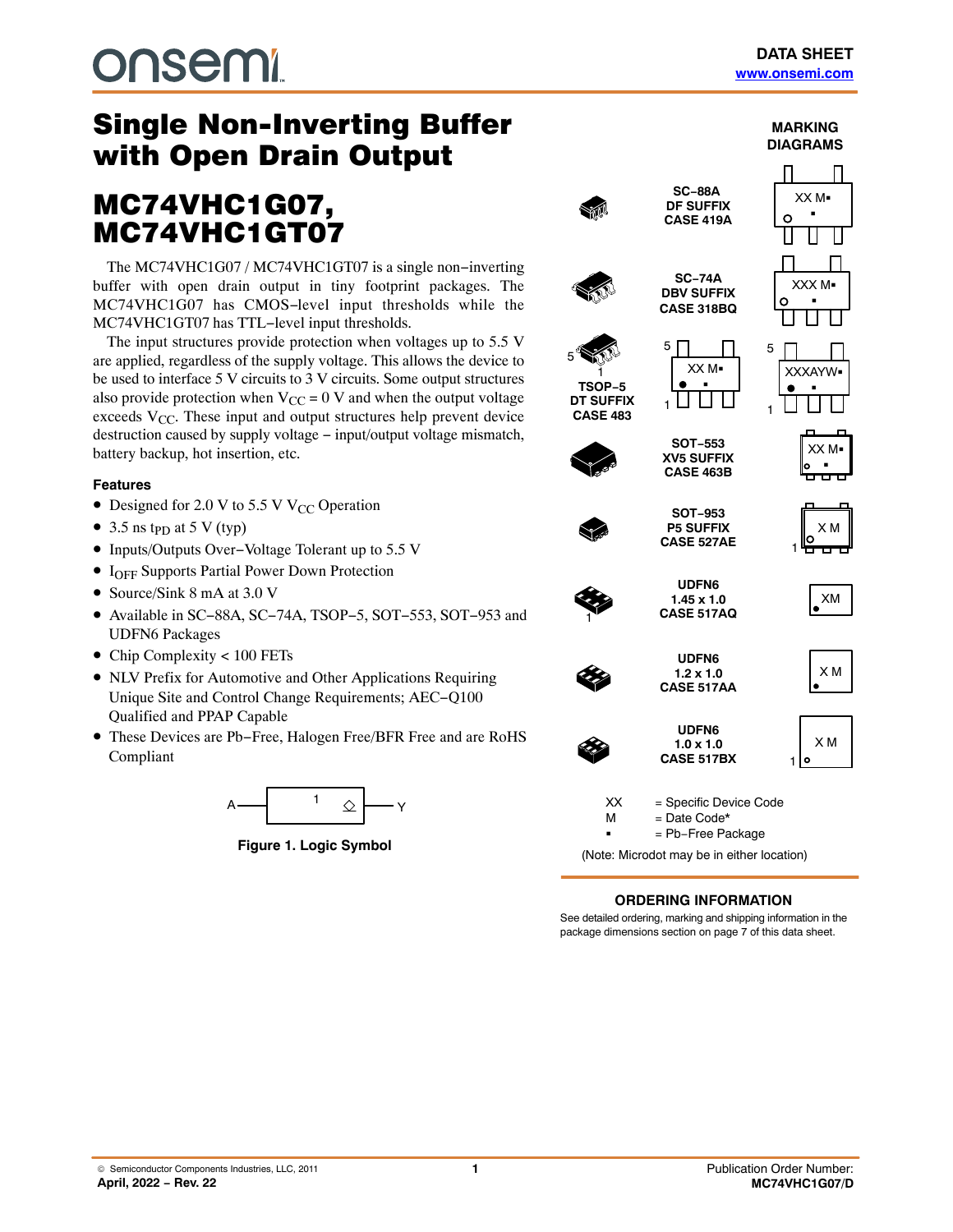





**Figure 2. Pinout** (Top View)

#### **PIN ASSIGNMENT**

**(SC−88A/SOT−553/ TSOP−5/SC−74A)**

| Pin            | <b>Function</b> |
|----------------|-----------------|
|                | <b>NC</b>       |
| $\overline{c}$ | А               |
| з              | <b>GND</b>      |
|                |                 |
| 5              | $V_{CC}$        |

#### **PIN ASSIGNMENT (SOT−953)**

| Pin | <b>Function</b> |
|-----|-----------------|
|     | А               |
| 2   | <b>GND</b>      |
| 3   | <b>NC</b>       |
|     |                 |
| 5   | V <sub>CC</sub> |
|     |                 |

#### **PIN ASSIGNMENT (UDFN)**

| Pin            | <b>Function</b> |
|----------------|-----------------|
|                | <b>NC</b>       |
| $\overline{2}$ | А               |
| 3              | <b>GND</b>      |
|                |                 |
| 5              | <b>NC</b>       |
| 6              | $V_{\rm CC}$    |

#### **FUNCTION TABLE**

| A Input | <b>Y</b> Output |
|---------|-----------------|
|         |                 |
|         |                 |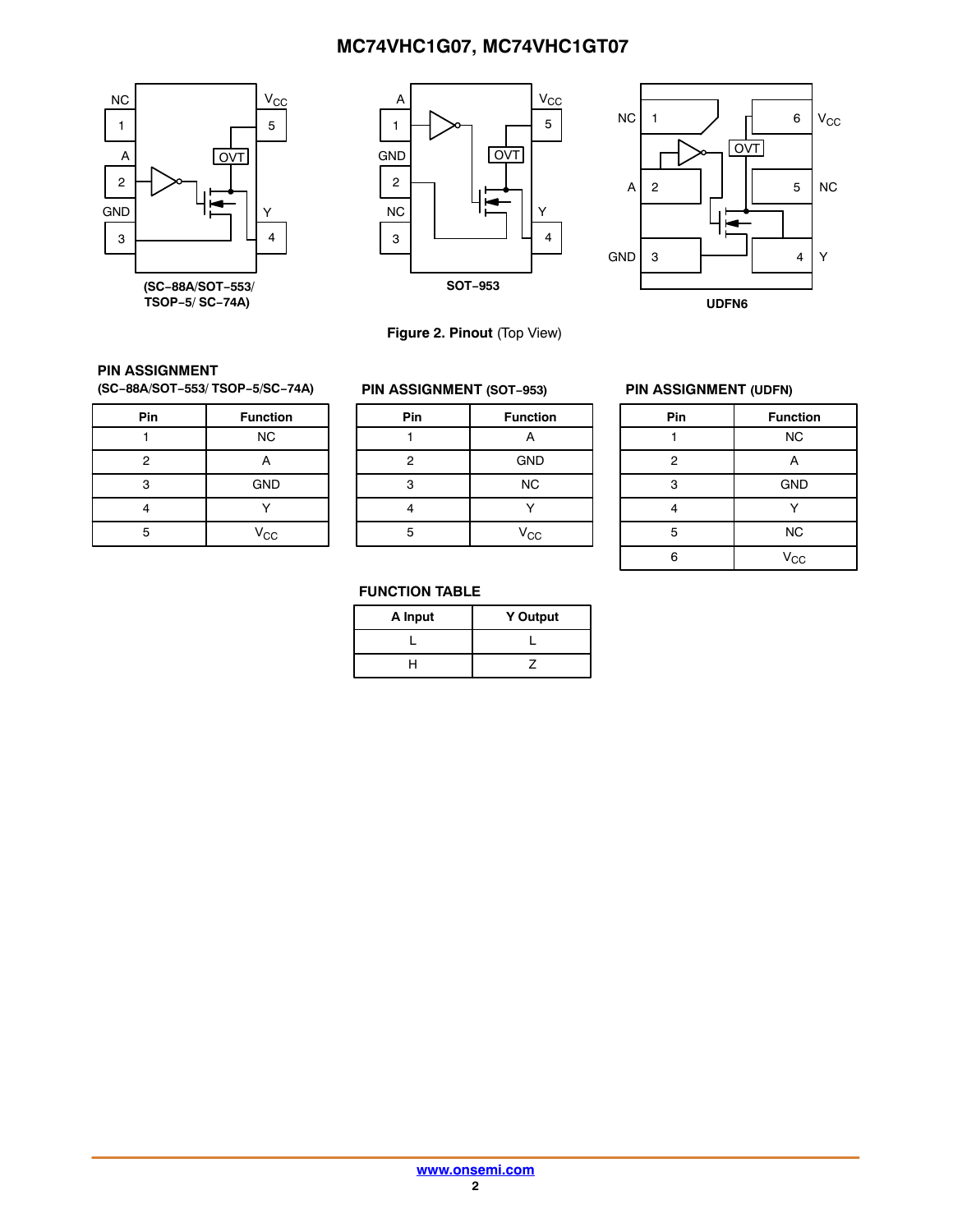#### <span id="page-2-0"></span>**MAXIMUM RATINGS**

| Symbol                              | <b>Characteristics</b>                         | <b>Value</b>                                                                                              | Unit                                                             |                         |  |  |
|-------------------------------------|------------------------------------------------|-----------------------------------------------------------------------------------------------------------|------------------------------------------------------------------|-------------------------|--|--|
| <b>V<sub>CC</sub></b>               | DC Supply Voltage                              | TSOP-5, SC-88A (NLV)<br>SC-74A, SC-88A, UDFN6, SOT-553, SOT-953                                           | $-0.5$ to $+7.0$<br>$-0.5$ to $+6.5$                             | V                       |  |  |
| $V_{IN}$                            | DC Input Voltage                               | TSOP-5, SC-88A (NLV)<br>SC-74A, SC-88A, UDFN6, SOT-553, SOT-953                                           | $-0.5$ to $+7.0$<br>$-0.5$ to $+6.5$                             | $\vee$                  |  |  |
| $V_{OUT}$                           | DC Output Voltage (NLV)                        | $-0.5$ to $V_{CC}$ + 0.5                                                                                  | $\vee$                                                           |                         |  |  |
|                                     |                                                | 1GTxx<br>Active-Mode (High or Low State)<br>Tri-State Mode (Note 1)<br>Power-Down Mode ( $V_{CC} = 0 V$ ) | $-0.5$ to $V_{CC}$ + 0.5<br>$-0.5$ to $+7.0$<br>$-0.5$ to $+7.0$ |                         |  |  |
|                                     | DC Output Voltage                              | Active-Mode (High or Low State)<br>Tri-State Mode (Note 1)<br>Power-Down Mode ( $V_{CC}$ = 0 V)           | $-0.5$ to $V_{CC}$ + 0.5<br>$-0.5$ to $+6.5$<br>$-0.5$ to $+6.5$ | $\vee$                  |  |  |
| lικ                                 | DC Input Diode Current                         | $V_{IN}$ < GND                                                                                            | $-20$                                                            | mA                      |  |  |
| lok                                 | DC Output Diode Current (NLV)                  | $V_{OUT}$ > $V_{CC}$ , $V_{OUT}$ < GND<br>1 Gxx                                                           | ±20                                                              | mA                      |  |  |
|                                     |                                                | $V_{OUT} < GND$<br>1GTxx                                                                                  | $-20$                                                            |                         |  |  |
|                                     | DC Output Diode Current                        | $V_{\text{OUT}} <$ GND                                                                                    | $-20$                                                            | mA                      |  |  |
| $I_{\text{OUT}}$                    | DC Output Source/Sink Current                  | ±25                                                                                                       | mA                                                               |                         |  |  |
| I <sub>CC</sub> or I <sub>GND</sub> | DC Supply Current per Supply Pin or Ground Pin | $+50$                                                                                                     | mA                                                               |                         |  |  |
| $\mathsf{T}_{\text{STG}}$           | Storage Temperature Range                      |                                                                                                           | $-65$ to $+150$                                                  | $\rm ^{\circ}C$         |  |  |
| $T_L$                               | Lead Temperature, 1 mm from Case for 10 secs   |                                                                                                           | 260                                                              | $^{\circ}C$             |  |  |
| $T_{\text{J}}$                      | Junction Temperature Under Bias                |                                                                                                           | $+150$                                                           | $\rm ^{\circ}C$         |  |  |
| $\theta_{JA}$                       | Thermal Resistance (Note 2)                    | <b>SC-88A</b><br>$SC-74A$<br>SOT-553<br>SOT-953<br>UDFN <sub>6</sub>                                      | 377<br>320<br>324<br>254<br>154                                  | $\mathrm{C}/\mathrm{C}$ |  |  |
| $P_D$                               | Power Dissipation in Still Air                 | <b>SC-88A</b><br>$SC-74A$<br>SOT-553<br>SOT-953<br>UDFN <sub>6</sub>                                      | 332<br>390<br>386<br>491<br>812                                  | mW                      |  |  |
| <b>MSL</b>                          | Moisture Sensitivity                           |                                                                                                           | Level 1                                                          | $\qquad \qquad -$       |  |  |
| $F_{R}$                             | <b>Flammability Rating</b>                     | Oxygen Index: 28 to 34                                                                                    |                                                                  |                         |  |  |
| <b>VESD</b>                         | ESD Withstand Voltage (Note 3)                 | Human Body Model<br><b>Charged Device Model</b>                                                           | 2000<br>1000                                                     | V                       |  |  |
| Latchup                             | Latchup Performance (Note 4)                   |                                                                                                           | ±100                                                             | mA                      |  |  |

Stresses exceeding those listed in the Maximum Ratings table may damage the device. If any of these limits are exceeded, device functionality should not be assumed, damage may occur and reliability may be affected.

1. Applicable to devices with outputs that may be tri−stated.

2. Measured with minimum pad spacing on an FR4 board, using 10mm−by−1inch, 2 ounce copper trace no air flow per JESD51−7.

3. HBM tested to ANSI/ESDA/JEDEC JS−001−2017. CDM tested to EIA/JESD22−C101−F. JEDEC recommends that ESD qualification to EIA/JESD22−A115−A (Machine Model) be discontinued per JEDEC/JEP172A.

4. Tested to EIA/JESD78 Class II.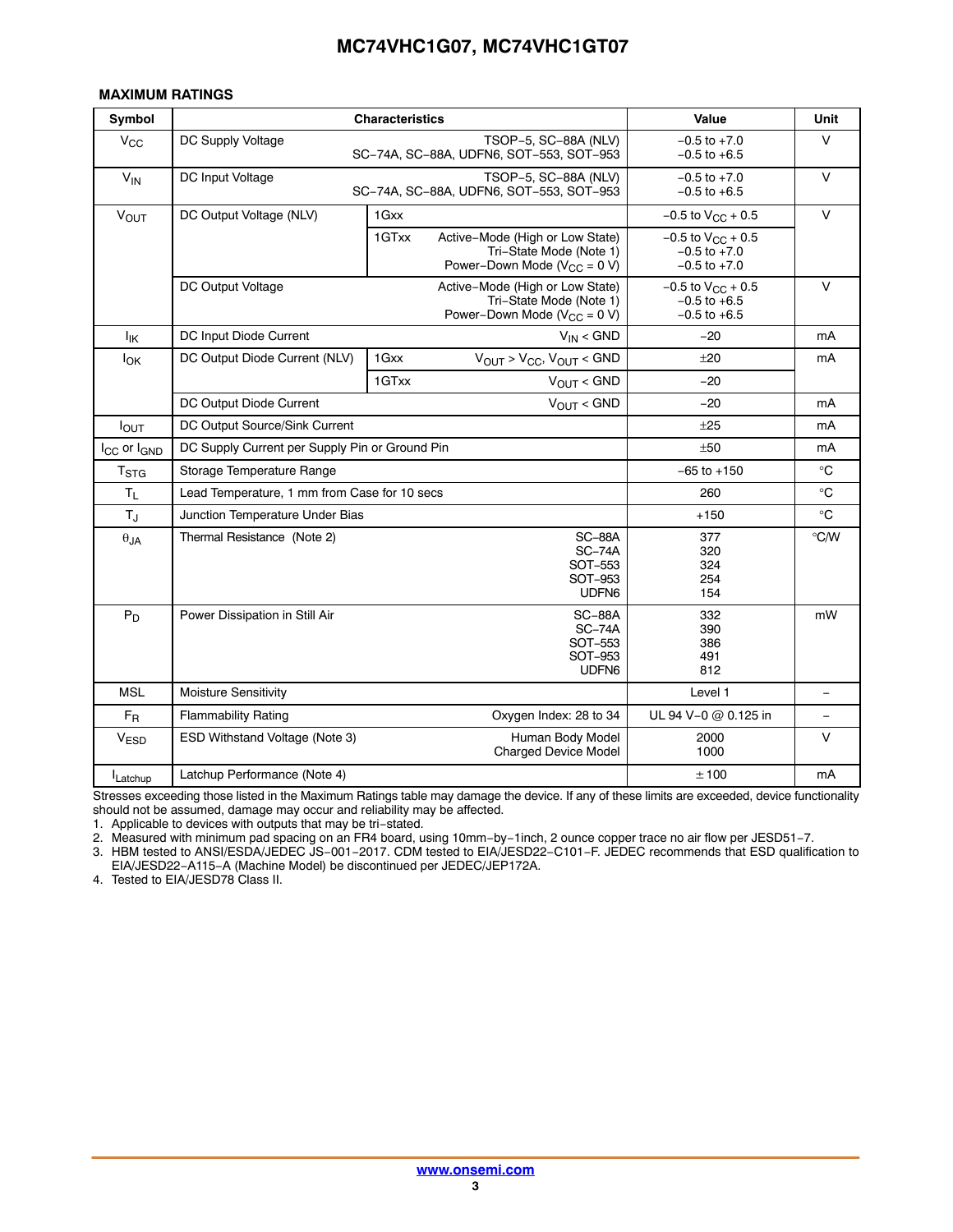#### **RECOMMENDED OPERATING CONDITIONS**

| Symbol                 |                                    | <b>Characteristics</b>                                                                                                                                                  | Min                        | Max                        | Unit   |  |  |  |
|------------------------|------------------------------------|-------------------------------------------------------------------------------------------------------------------------------------------------------------------------|----------------------------|----------------------------|--------|--|--|--|
| $V_{\rm CC}$           | Positive DC Supply Voltage         |                                                                                                                                                                         |                            |                            |        |  |  |  |
| $V_{IN}$               | DC Input Voltage                   |                                                                                                                                                                         | $\mathbf 0$                | 5.5                        | $\vee$ |  |  |  |
| <b>V<sub>OUT</sub></b> | DC Output Voltage (NLV)            | 1 Gxx                                                                                                                                                                   | $\mathbf 0$                | $V_{\rm CC}$               | $\vee$ |  |  |  |
|                        |                                    | 1GTxx<br>Active-Mode (High or Low State)<br>Tri-State Mode (Note 1)<br>Power-Down Mode ( $V_{CC} = 0 V$ )                                                               | 0<br>0<br>0                | $V_{\rm CC}$<br>5.5<br>5.5 |        |  |  |  |
|                        | DC Output Voltage                  | Active-Mode (High or Low State)<br>Tri-State Mode (Note 1)<br>Power–Down Mode ( $V_{CC}$ = 0 V)                                                                         | 0<br>0<br>0                | $V_{\rm CC}$<br>5.5<br>5.5 | v      |  |  |  |
| $T_A$                  | <b>Operating Temperature Range</b> |                                                                                                                                                                         | $-55$                      | $+125$                     | °C     |  |  |  |
| $t_r$ , $t_f$          | Input Rise and Fall Time           | TSOP-5, SC-88A (NLV)<br>$V_{\text{CC}} = 3.0 \text{ V}$ to 3.6 V<br>$V_{\text{CC}} = 4.5 \text{ V}$ to 5.5 V                                                            | 0<br>$\mathbf 0$           | 100<br>20                  | ns/V   |  |  |  |
|                        | Input Rise and Fall Time           | SC-74A, SC-88A, UDFN6, SOT-553, SOT-953<br>$V_{\text{CC}} = 2.0 V$<br>$V_{\text{CC}}$ = 2.3 V to 2.7 V<br>$V_{\text{CC}}$ = 3.0 V to 3.6 V<br>$V_{CC}$ = 4.5 V to 5.5 V | 0<br>0<br>0<br>$\mathbf 0$ | 20<br>20<br>10<br>5        |        |  |  |  |

Functional operation above the stresses listed in the Recommended Operating Ranges is not implied. Extended exposure to stresses beyond the Recommended Operating Ranges limits may affect device reliability.

| DC ELECTRICAL CHARACTERISTICS (MC74VHC1G07) |  |
|---------------------------------------------|--|
|                                             |  |

|                  |                                    | <b>Test</b>                                                                                                                                                   | $V_{CC}$                        |                                                                                                                                   | $T_A = 25^{\circ}C$                                                       |                                   | $-40^{\circ}C \leq T_A \leq 85^{\circ}C$                                         |                                   |                                                                                    | –55°C ≤ T <sub>A</sub> ≤ 125°C    |             |
|------------------|------------------------------------|---------------------------------------------------------------------------------------------------------------------------------------------------------------|---------------------------------|-----------------------------------------------------------------------------------------------------------------------------------|---------------------------------------------------------------------------|-----------------------------------|----------------------------------------------------------------------------------|-----------------------------------|------------------------------------------------------------------------------------|-----------------------------------|-------------|
| Symbol           | <b>Parameter</b>                   | <b>Conditions</b>                                                                                                                                             | (V)                             | Min                                                                                                                               | <b>Typ</b>                                                                | Max                               | <b>Min</b>                                                                       | Max                               | <b>Min</b>                                                                         | Max                               | <b>Unit</b> |
| $V_{\text{IH}}$  | High-Level Input                   |                                                                                                                                                               | 2.0                             | 1.5                                                                                                                               | $\equiv$                                                                  | $\equiv$                          | 1.5                                                                              | $\overline{\phantom{a}}$          | 1.5                                                                                | $-$                               | $\vee$      |
|                  | Voltage                            |                                                                                                                                                               | 3.0                             | 2.1                                                                                                                               | $\equiv$                                                                  | $\equiv$                          | 2.1                                                                              | $\overline{\phantom{0}}$          | 2.1                                                                                | $\overline{\phantom{a}}$          |             |
|                  |                                    |                                                                                                                                                               | 4.5                             | 3.15                                                                                                                              | ÷.                                                                        | $\equiv$                          | 3.15                                                                             | $\equiv$                          | 3.15                                                                               | $\equiv$                          |             |
|                  |                                    |                                                                                                                                                               | 5.5                             | 3.85                                                                                                                              | $\equiv$                                                                  | $\equiv$                          | 3.85                                                                             | ÷.                                | 3.85                                                                               | $\qquad \qquad -$                 |             |
| $V_{IL}$         | Low-Level Input                    |                                                                                                                                                               | 2.0                             | $\overline{\phantom{m}}$                                                                                                          | $\overline{\phantom{0}}$                                                  | 0.5                               | $\overline{\phantom{m}}$                                                         | 0.5                               | $\equiv$                                                                           | 0.5                               | $\vee$      |
|                  | Voltage                            |                                                                                                                                                               | 3.0                             | $\equiv$                                                                                                                          | $\equiv$                                                                  | 0.9                               | $\equiv$                                                                         | 0.9                               | $\equiv$                                                                           | 0.9                               |             |
|                  |                                    |                                                                                                                                                               | 4.5                             | $\equiv$                                                                                                                          | $\equiv$                                                                  | 1.35                              | $\equiv$                                                                         | 1.35                              | $\equiv$                                                                           | 1.35                              |             |
|                  |                                    |                                                                                                                                                               | 5.5                             | $\overline{\phantom{0}}$                                                                                                          | $\equiv$                                                                  | 1.65                              | $\equiv$                                                                         | 1.65                              | $\equiv$                                                                           | 1.65                              |             |
| $V_{OL}$         | Low-Level Output<br>Voltage        | $V_{IN}$ = $V_{IH}$ or $V_{II}$<br>$I_{OI}$ = 50 µA<br>$I_{\Omega I} = 50 \mu A$<br>$I_{OL}$ = 50 $\mu$ A<br>$I_{\Omega I}$ = 4 mA<br>$I_{OL} = 8 \text{ mA}$ | 2.0<br>3.0<br>4.5<br>3.0<br>4.5 | $\overline{\phantom{m}}$<br>$\overline{\phantom{m}}$<br>$\qquad \qquad -$<br>$\overline{\phantom{0}}$<br>$\overline{\phantom{0}}$ | 0.0<br>0.0<br>0.0<br>$\overline{\phantom{0}}$<br>$\overline{\phantom{0}}$ | 0.1<br>0.1<br>0.1<br>0.36<br>0.36 | $\overline{\phantom{0}}$<br>$\overline{\phantom{0}}$<br>$\overline{\phantom{m}}$ | 0.1<br>0.1<br>0.1<br>0.44<br>0.44 | $\qquad \qquad \blacksquare$<br>$\equiv$<br>$\qquad \qquad -$<br>$\qquad \qquad -$ | 0.1<br>0.1<br>0.1<br>0.52<br>0.52 | $\vee$      |
| <sup>I</sup> IN  | Input Leakage<br>Current           | $V_{IN}$ = 5.5 V or<br><b>GND</b>                                                                                                                             | 2.0<br>to 5.5                   |                                                                                                                                   |                                                                           | ±0.1                              | $\equiv$                                                                         | ±1.0                              |                                                                                    | ± 1.0                             | μA          |
| $I_{OZ}$         | 3-State Output<br>Leakage Current  | $V_{OUT} = 0 V to$<br>5.5V                                                                                                                                    | 5.5                             |                                                                                                                                   | $\overline{\phantom{0}}$                                                  | $\pm 0.25$                        | $\qquad \qquad =$                                                                | ±2.5                              | $\qquad \qquad -$                                                                  | ± 2.5                             | μA          |
| $I_{\text{OFF}}$ | Power Off Leakage<br>Current (NLV) | $V_{IN}$ = 5.5 V                                                                                                                                              | 0.0                             |                                                                                                                                   |                                                                           | 1.0                               |                                                                                  | 10                                |                                                                                    | 10                                | μA          |
|                  | Power Off Leakage<br>Current       | $V_{IN}$ = 5.5 V or<br>$V_{OUT}$ = 5.5 V                                                                                                                      | 0.0                             |                                                                                                                                   |                                                                           | 1.0                               | $\qquad \qquad -$                                                                | 10                                | -                                                                                  | 10                                | μA          |
| $_{\rm lcc}$     | Quiescent Supply<br>Current        | $V_{IN}$ = $V_{CC}$ or<br><b>GND</b>                                                                                                                          | 5.5                             |                                                                                                                                   |                                                                           | 1.0                               | $\equiv$                                                                         | 20                                |                                                                                    | 40                                | μA          |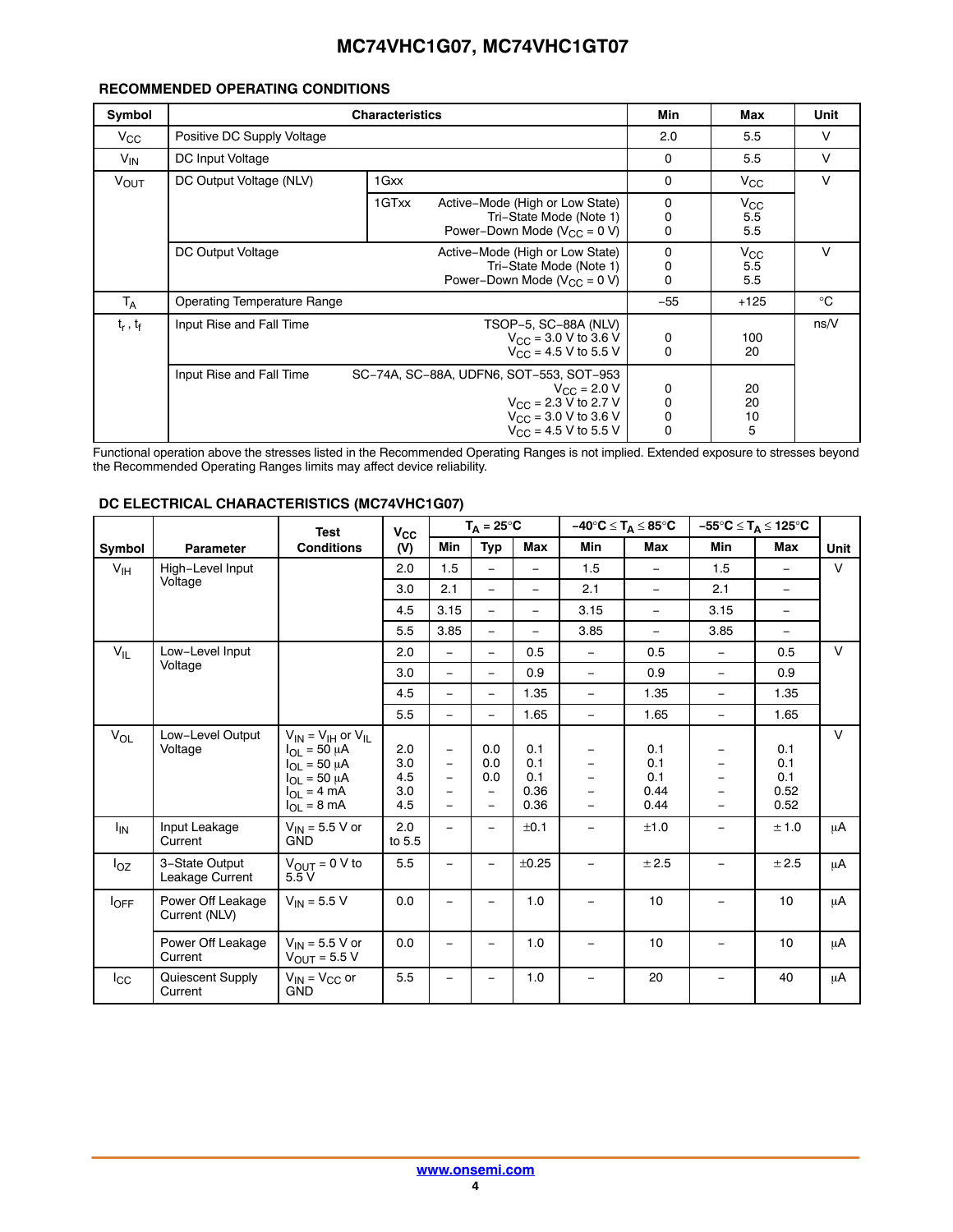#### **DC ELECTRICAL CHARACTERISTICS (MC74VHC1GT07)**

|                  |                                                             | <b>Test</b>                                                                                                                                    | $V_{\rm CC}$                    |                                                                                                              | $T_A = 25^{\circ}C$                                       |                                   | $-40^{\circ}C \leq T_A \leq 85^{\circ}C$ |                                   |                                                     | $-55^{\circ}C \leq T_A \leq 125^{\circ}C$ |             |
|------------------|-------------------------------------------------------------|------------------------------------------------------------------------------------------------------------------------------------------------|---------------------------------|--------------------------------------------------------------------------------------------------------------|-----------------------------------------------------------|-----------------------------------|------------------------------------------|-----------------------------------|-----------------------------------------------------|-------------------------------------------|-------------|
| Symbol           | <b>Parameter</b>                                            | <b>Conditions</b>                                                                                                                              | (V)                             | Min                                                                                                          | <b>Typ</b>                                                | Max                               | Min                                      | Max                               | Min                                                 | Max                                       | <b>Unit</b> |
| V <sub>IH</sub>  | High-Level Input                                            |                                                                                                                                                | 2.0                             | 1.0                                                                                                          | $\equiv$                                                  |                                   | 1.0                                      | $\equiv$                          | 1.0                                                 | $\equiv$                                  | $\vee$      |
|                  | Voltage                                                     |                                                                                                                                                | 3.0                             | 1.4                                                                                                          | $\equiv$                                                  |                                   | 1.4                                      | $\equiv$                          | 1.4                                                 | $\overline{\phantom{a}}$                  |             |
|                  |                                                             |                                                                                                                                                | 4.5                             | 2.0                                                                                                          | $\equiv$                                                  |                                   | 2.0                                      | $\equiv$                          | 2.0                                                 | $\overline{\phantom{a}}$                  |             |
|                  |                                                             |                                                                                                                                                | 5.5                             | 2.0                                                                                                          | $\equiv$                                                  |                                   | 2.0                                      | $\equiv$                          | 2.0                                                 | $\overline{\phantom{0}}$                  |             |
| $V_{IL}$         | Low-Level Input                                             |                                                                                                                                                | 2.0                             | $\equiv$                                                                                                     | $\equiv$                                                  | 0.28                              | $\equiv$                                 | 0.28                              | $\equiv$                                            | 0.28                                      | $\vee$      |
|                  | Voltage                                                     |                                                                                                                                                | 3.0                             | $\equiv$                                                                                                     | $\equiv$                                                  | 0.45                              | $\equiv$                                 | 0.45                              | $\equiv$                                            | 0.45                                      |             |
|                  |                                                             |                                                                                                                                                | 4.5                             | $\overline{\phantom{a}}$                                                                                     | $\equiv$                                                  | 0.8                               | $\equiv$                                 | 0.8                               | $\equiv$                                            | 0.8                                       |             |
|                  |                                                             |                                                                                                                                                | 5.5                             | $\overline{\phantom{0}}$                                                                                     | $\equiv$                                                  | 0.8                               | $\equiv$                                 | 0.8                               | $\equiv$                                            | 0.8                                       |             |
| $V_{OL}$         | Low-Level Output<br>Voltage                                 | $V_{IN}$ = $V_{IH}$ or $V_{II}$<br>$I_{OL}$ = 50 µA<br>$I_{OI}$ = 50 $\mu$ A<br>$I_{OL}$ = 50 µA<br>$I_{OL} = 4 \text{ mA}$<br>$I_{OL}$ = 8 mA | 2.0<br>3.0<br>4.5<br>3.0<br>4.5 | $\overline{\phantom{a}}$<br>$\overline{\phantom{a}}$<br>$\overline{\phantom{m}}$<br>$\qquad \qquad -$<br>$-$ | 0.0<br>0.0<br>0.0<br>$\overline{\phantom{0}}$<br>$\equiv$ | 0.1<br>0.1<br>0.1<br>0.36<br>0.36 | -<br>-<br>$\overline{\phantom{m}}$       | 0.1<br>0.1<br>0.1<br>0.44<br>0.44 | $\qquad \qquad -$<br>$\overline{\phantom{0}}$<br>L. | 0.1<br>0.1<br>0.1<br>0.52<br>0.52         | $\vee$      |
| <sup>I</sup> IN  | Input Leakage Cur-<br>rent                                  | $V_{IN}$ = 5.5 V or<br><b>GND</b>                                                                                                              | 2.0<br>to 5.5                   |                                                                                                              |                                                           | ±0.1                              |                                          | ±1.0                              |                                                     | ± 1.0                                     | μA          |
| $I_{OZ}$         | 3-State Output<br>Leakage Current                           | $V_{OUT} = 0 V to$<br>5.5V                                                                                                                     | 5.5                             |                                                                                                              | $\overline{\phantom{0}}$                                  | ±0.25                             |                                          | ± 2.5                             |                                                     | ± 2.5                                     | μA          |
| $I_{\text{OFF}}$ | Power Off Leakage<br>Current                                | $V_{IN}$ = 5.5 V or<br>$V_{OUT}$ = 5.5 V                                                                                                       | $\mathbf 0$                     | $\overline{\phantom{a}}$                                                                                     |                                                           | 1.0                               | $\overline{\phantom{a}}$                 | 10                                | $\overline{\phantom{m}}$                            | 10                                        | μA          |
| $_{\rm lcc}$     | Quiescent Supply<br>Current                                 | $V_{IN} = V_{CC}$ or<br><b>GND</b>                                                                                                             | 5.5                             |                                                                                                              | $\equiv$                                                  | 1.0                               | $\overline{\phantom{0}}$                 | 20                                | $\equiv$                                            | 40                                        | μA          |
| I <sub>CCT</sub> | Increase in<br>Quiescent Supply<br>Current per Input<br>Pin | One Input:<br>$V_{IN} = 3.4 V;$<br>Other Input at<br>$V_{CC}$ or GND                                                                           | 5.5                             |                                                                                                              |                                                           | 1.35                              | $\equiv$                                 | 1.5                               |                                                     | 1.65                                      | mA          |

#### **AC ELECTRICAL CHARACTERISTICS**

|                  |                                  |                                         |              |                          | $T_A = 25^{\circ}C$ |      | $-40^{\circ}C \leq T_A \leq 85^{\circ}C$ |      |            | $-55^{\circ}C \leq T_A \leq 125^{\circ}C$ |      |
|------------------|----------------------------------|-----------------------------------------|--------------|--------------------------|---------------------|------|------------------------------------------|------|------------|-------------------------------------------|------|
| Symbol           | <b>Parameter</b>                 | <b>Conditions</b>                       | $V_{CC}$ (V) | <b>Min</b>               | Typ                 | Max  | Min                                      | Max  | <b>Min</b> | Max                                       | Unit |
| t <sub>PZL</sub> | Propagation Delay,               | $C_1 = 15 pF$                           | 3.0 to 3.6   |                          | 5.0                 | 7.1  |                                          | 8.5  |            | 10.0                                      | ns   |
|                  | A to Y<br>(Figures 3 and 4)      | $C_1 = 50 pF$                           |              |                          | 7.5                 | 10.6 |                                          | 12.0 |            | 14.5                                      |      |
|                  |                                  | $C_1 = 15 pF$                           | 4.5 to 5.5   | $\overline{\phantom{m}}$ | 3.8                 | 5.5  | $\overline{\phantom{0}}$                 | 6.5  |            | 8.0                                       |      |
|                  |                                  | $C_1 = 50 pF$                           |              |                          | 5.3                 | 7.5  |                                          | 8.5  |            | 10.0                                      |      |
| $t_{PLZ}$        | Propagation Delay,               | $C_1 = 15 pF$                           | 3.0 to 3.6   | $\qquad \qquad -$        | 6.5                 | 9.7  |                                          | 11.5 |            | 12.5                                      | ns   |
|                  | A to Y<br>(Figures 3 and 4)      | $C_1 = 50 pF$                           |              |                          | 7.5                 | 10.6 | $\overline{\phantom{m}}$                 | 15.0 |            | 14.5                                      |      |
|                  |                                  | $C_1 = 15 pF$                           | 4.5 to 5.5   | $\qquad \qquad -$        | 4.8                 | 6.8  |                                          | 8.0  |            | 9.0                                       |      |
|                  |                                  | $C_L = 50$ pF                           |              |                          | 5.3                 | 7.5  | $\overline{\phantom{m}}$                 | 10.0 |            | 12.0                                      |      |
| $C_{IN}$         | Input Capacitance                |                                         |              | $\qquad \qquad$          | 4.0                 | 10   |                                          | 10   |            | 10                                        | pF   |
| $C_{OUT}$        | Output Capacitance               | Output in<br>High<br>Impedance<br>State |              | $\qquad \qquad =$        | 6.0                 | $=$  |                                          |      |            | $\overline{\phantom{m}}$                  | pF   |
|                  | $T = 100$ and $T = 100$<br>$  -$ |                                         |              |                          |                     |      |                                          |      |            |                                           |      |

|                 |                                                   | Typical @ 25°C, $V_{CC}$ = 5.0 V |    |
|-----------------|---------------------------------------------------|----------------------------------|----|
| C <sub>PD</sub> | Dissipation<br>(Note 5)<br>Capacitance /<br>Power | ο.ι                              | pF |

5. C<sub>PD</sub> is defined as the value of the internal equivalent capacitance which is calculated from the operating current consumption without load.<br>Average operating current can be obtained by the equation:  $I_{CC(OPR)} = C_{PD} \cdot V_{CC$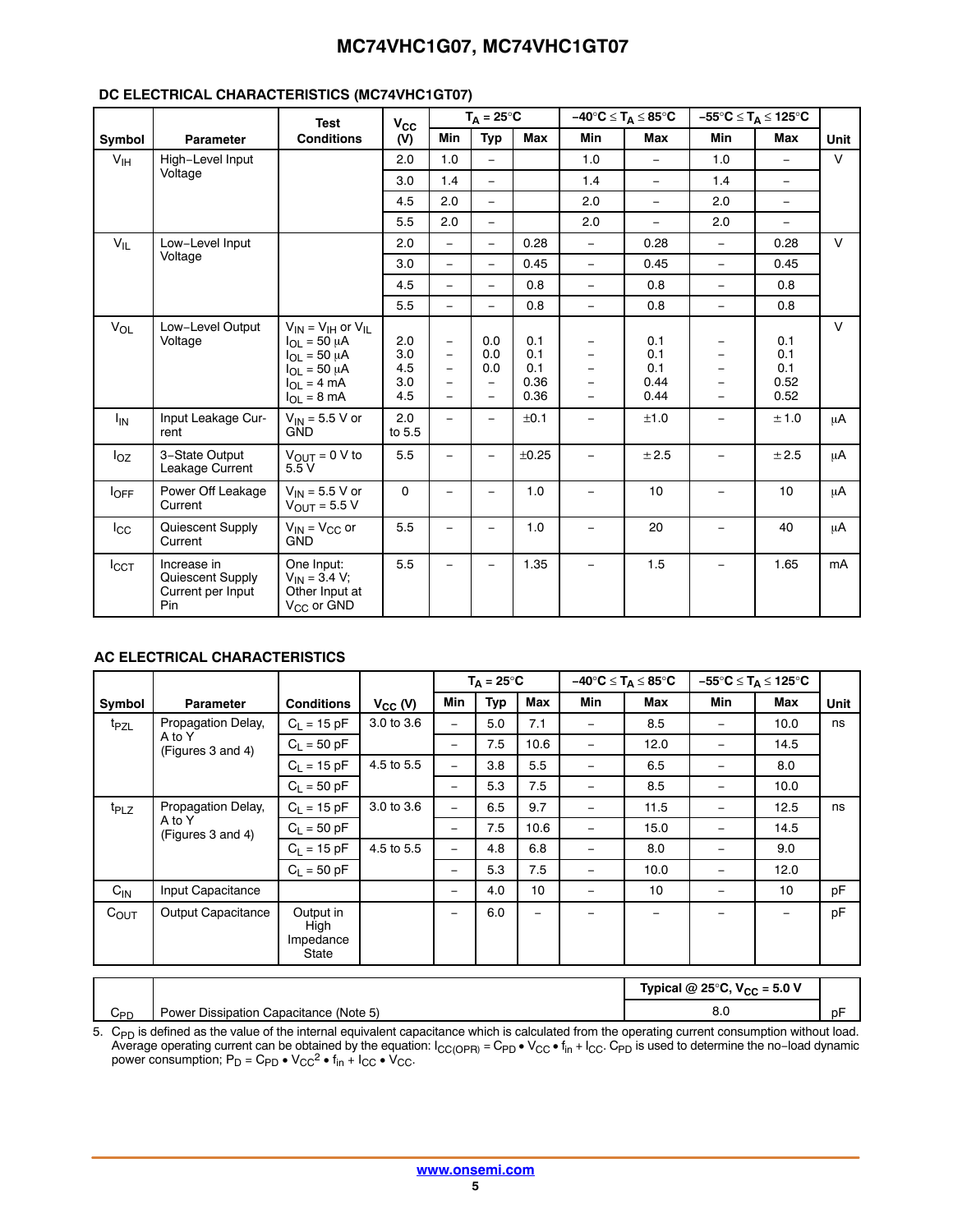<span id="page-5-0"></span>

 $R_{\text{I}}$  is  $Z_{\text{OUT}}$  of pulse generator (typically 50  $\Omega$ )

 $f = 1$  MHz

| Test                          | <b>Switch</b><br><b>Position</b> | $C_L$ , pF                   | $R_1, \Omega$ |
|-------------------------------|----------------------------------|------------------------------|---------------|
| $t_{\rm PLH}$ / $t_{\rm PHL}$ | Open                             | See AC Characteristics Table |               |
| $tp_{LZ}/tp_{ZL}$             | $V_{\rm CC}$                     |                              | 1 k           |
| $t_{PHZ}/t_{PZH}$             | <b>GND</b>                       |                              | 1 k           |
| $\mathbf{v}$ $\mathbf{v}$     |                                  |                              |               |

X = Don't Care





#### **Figure 4. Switching Waveforms**

|              |                 | $V_{\text{mo}}$                     |                                                                           |                 |
|--------------|-----------------|-------------------------------------|---------------------------------------------------------------------------|-----------------|
| $V_{CC}$ , V | $V_{\text{mi}}$ | <sup>T</sup> PLH <sup>, T</sup> PHL | t <sub>PZL</sub> , t <sub>PLZ</sub> , t <sub>PZH</sub> , t <sub>PHZ</sub> | $V_{\rm v}$ , V |
| 3.0 to 3.6   | $V_{\rm CC}$ /2 | $V_{CC}/2$                          | $V_{CC}/2$                                                                | 0.3             |
| 4.5 to 5.5   | $V_{\rm CC}/2$  | $V_{\rm CC}/2$                      | $V_{\rm CC}/2$                                                            | 0.3             |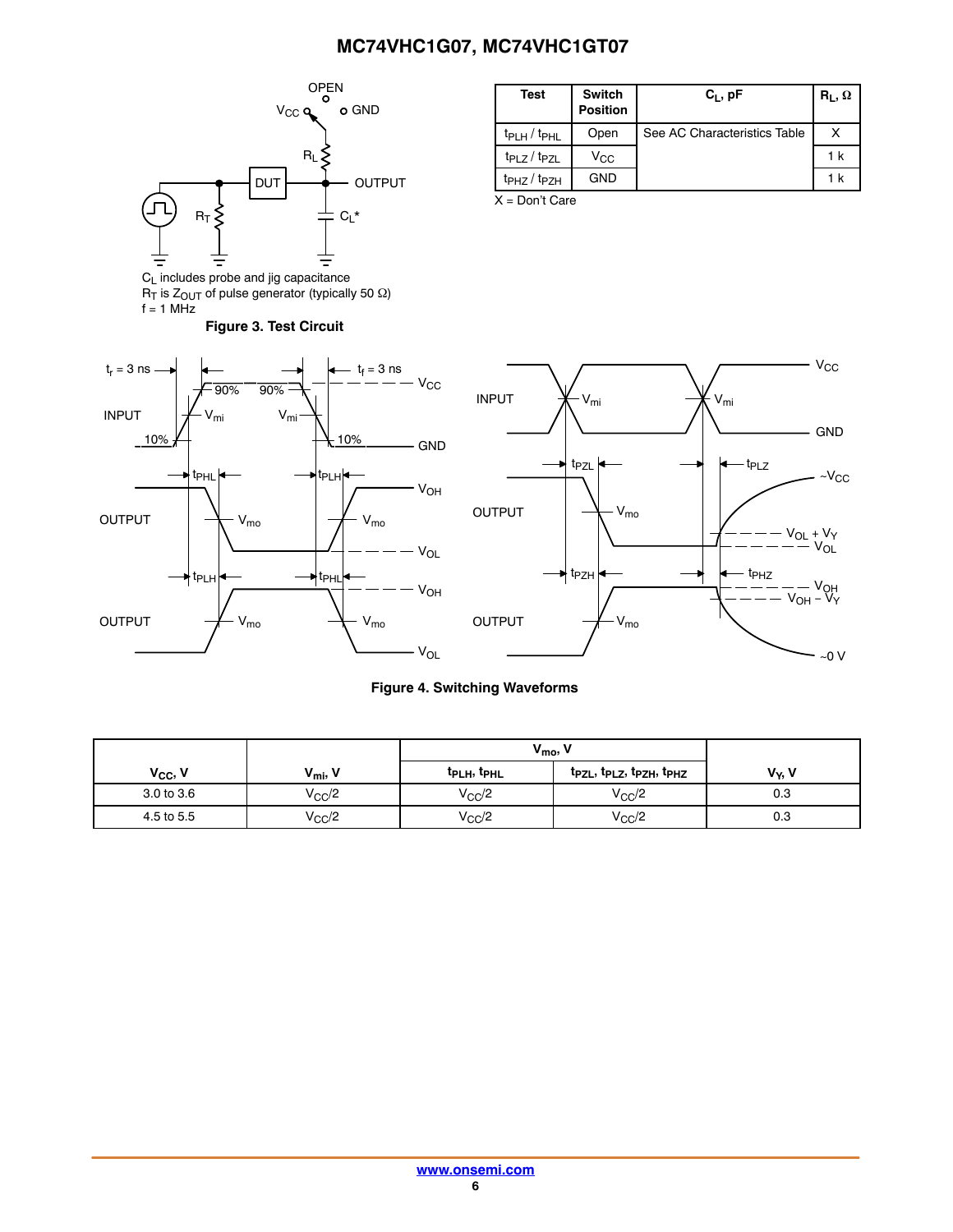#### <span id="page-6-0"></span>**ORDERING INFORMATION**

| <b>Device</b>                          | <b>Packages</b>         | <b>Specific Device Code</b> | <b>Pin 1 Orientation</b><br>(See below) | Shipping <sup><math>\dagger</math></sup> |
|----------------------------------------|-------------------------|-----------------------------|-----------------------------------------|------------------------------------------|
| MC74VHC1G07DFT1G                       | <b>SC-88A</b>           | V <sub>7</sub>              | Q <sub>2</sub>                          | 3000 / Tape & Reel                       |
| MC74VHC1G07DFT1G-L22038**              | <b>SC-88A</b>           | V <sub>7</sub>              | Q <sub>2</sub>                          | 3000 / Tape & Reel                       |
| MC74VHC1G07DFT2G                       | <b>SC-88A</b>           | V <sub>7</sub>              | Q4                                      | 3000 / Tape & Reel                       |
| NLVVHC1G07DFT1G*                       | <b>SC-88A</b>           | V <sub>7</sub>              | Q2                                      | 3000 / Tape & Reel                       |
| NLVVHC1G07DFT2G*                       | <b>SC-88A</b>           | V <sub>7</sub>              | Q4                                      | 3000 / Tape & Reel                       |
| MC74VHC1GT07DFT1G<br>(In Development)  | <b>SC-88A</b>           | <b>TBD</b>                  | Q4                                      | 3000 / Tape & Reel                       |
| MC74VHC1GT07DFT2G<br>(In Development)  | <b>SC-88A</b>           | <b>TBD</b>                  | Q <sub>2</sub>                          | 3000 / Tape & Reel                       |
| MC74VHC1G07DBVT1G                      | $SC-74A$                | V <sub>7</sub>              | Q4                                      | 3000 / Tape & Reel                       |
| MC74VHC1GT07DBVT1G<br>(In Development) | $SC-74A$                | <b>TBD</b>                  | Q4                                      | 3000 / Tape & Reel                       |
| MC74VHC1G07DTT1G**                     | TSOP-5                  | V <sub>7</sub>              | Q4                                      | 3000 / Tape & Reel                       |
| NL17VHC1G07DTT1G                       | TSOP-5                  | H7                          | Q4                                      | 3000 / Tape & Reel                       |
| MC74VHC1GT07DTT1G<br>(In Development)  | TSOP-5                  | <b>TBD</b>                  | Q4                                      | 3000 / Tape & Reel                       |
| NLV74VHC1G07DTT1G*                     | TSOP-5                  | V <sub>7</sub>              | Q4                                      | 3000 / Tape & Reel                       |
| MC74VHC1G07XV5T2G<br>(In Development)  | SOT-553                 | <b>TBD</b>                  | Q4                                      | 4000 / Tape & Reel                       |
| MC74VHC1GT07XV5T2G<br>(In Development) | SOT-553                 | <b>TBD</b>                  | Q <sub>4</sub>                          | 4000 / Tape & Reel                       |
| MC74VHC1G07P5T5G<br>(In Development)   | SOT-953                 | <b>TBD</b>                  | Q2                                      | 8000 / Tape & Reel                       |
| MC74VHC1GT07P5T5G<br>(In Development)  | SOT-953                 | <b>TBD</b>                  | Q2                                      | 8000 / Tape & Reel                       |
| MC74VHC1G07MU1TCG<br>(In Development)  | UDFN6, 1.45 x 1.0, 0.5P | <b>TBD</b>                  | Q4                                      | 3000 / Tape & Reel                       |
| MC74VHC1GT07MU1TCG<br>(In Development) | UDFN6, 1.45 x 1.0, 0.5P | <b>TBD</b>                  | Q4                                      | 3000 / Tape & Reel                       |
| MC74VHC1G07MU2TCG<br>(In Development)  | UDFN6, 1.2 x 1.0, 0.4P  | J                           | Q4                                      | 3000 / Tape & Reel                       |
| MC74VHC1G07MU3TCG<br>(In Development)  | UDFN6, 1.0 x 1.0, 0.35P | <b>TBD</b>                  | Q4                                      | 3000 / Tape & Reel                       |
| MC74VHC1GT07MU3TCG<br>(In Development) | UDFN6, 1.0 x 1.0, 0.35P | <b>TBD</b>                  | Q4                                      | 3000 / Tape & Reel                       |

†For information on tape and reel specifications, including part orientation and tape sizes, please refer to our Tape and Reel Packaging Specifications Brochure, BRD8011/D.

\*NLV Prefix for Automotive and Other Applications Requiring Unique Site and Control Change Requirements; AEC−Q100 Qualified and PPAP Capable.

\*\*Please refer to NLV specifications for this device.

#### **Pin 1 Orientation in Tape and Reel**

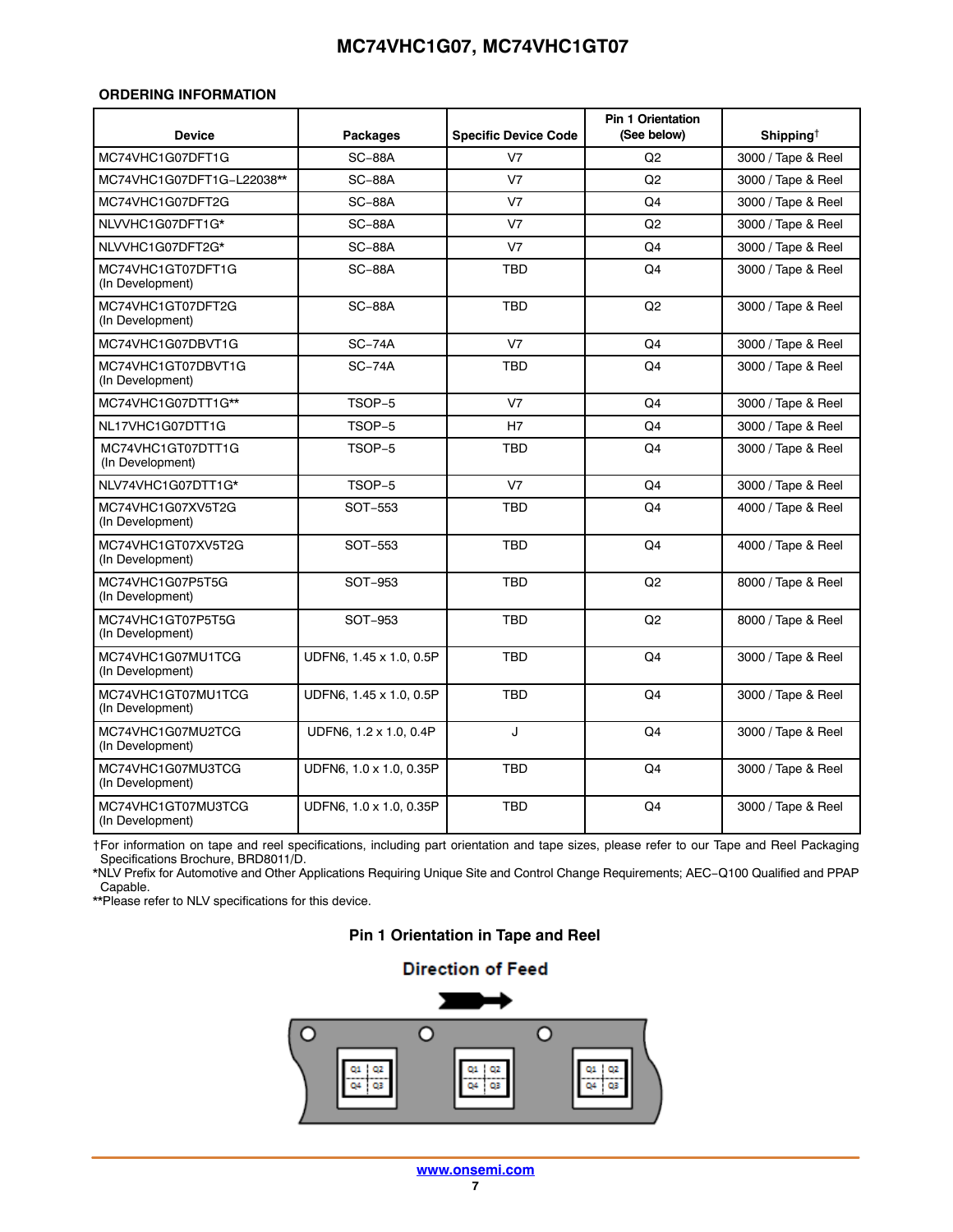#### **PACKAGE DIMENSIONS**

**SC−88A (SC−70−5/SOT−353)** CASE 419A−02 ISSUE L







NOTES: 1. DIMENSIONING AND TOLERANCING PER ANSI Y14.5M, 1982. 2. CONTROLLING DIMENSION: INCH.

3. 419A−01 OBSOLETE. NEW STANDARD

419A−02. 4. DIMENSIONS A AND B DO NOT INCLUDE MOLD FLASH, PROTRUSIONS, OR GATE BURRS.

|     | <b>INCHES</b> |       | <b>MILLIMETERS</b> |          |  |
|-----|---------------|-------|--------------------|----------|--|
| DIM | <b>MIN</b>    | MAX   | <b>MIN</b>         | MAX      |  |
| Α   | 0.071         | 0.087 | 1.80               | 2.20     |  |
| в   | 0.045         | 0.053 | 1.15               | 1.35     |  |
| C   | 0.031         | 0.043 | 0.80               | 1.10     |  |
| D   | 0.004         | 0.012 | 0.10               | 0.30     |  |
| G   | 0.026 BSC     |       |                    | 0.65 BSC |  |
| н   |               | 0.004 |                    | 0.10     |  |
| J   | 0.004         | 0.010 | 0.10               | 0.25     |  |
| ĸ   | 0.004         | 0.012 | 0.10               | 0.30     |  |
| N   | 0.008 REF     |       |                    | 0.20 REF |  |
| S   | 0.079         | 0.087 | 2.00               | 2.20     |  |

**SOLDER FOOTPRINT\***



\*For additional information on our Pb−Free strategy and soldering details, please download the **onsemi** Soldering and Mounting Techniques Reference Manual, SOLDERRM/D.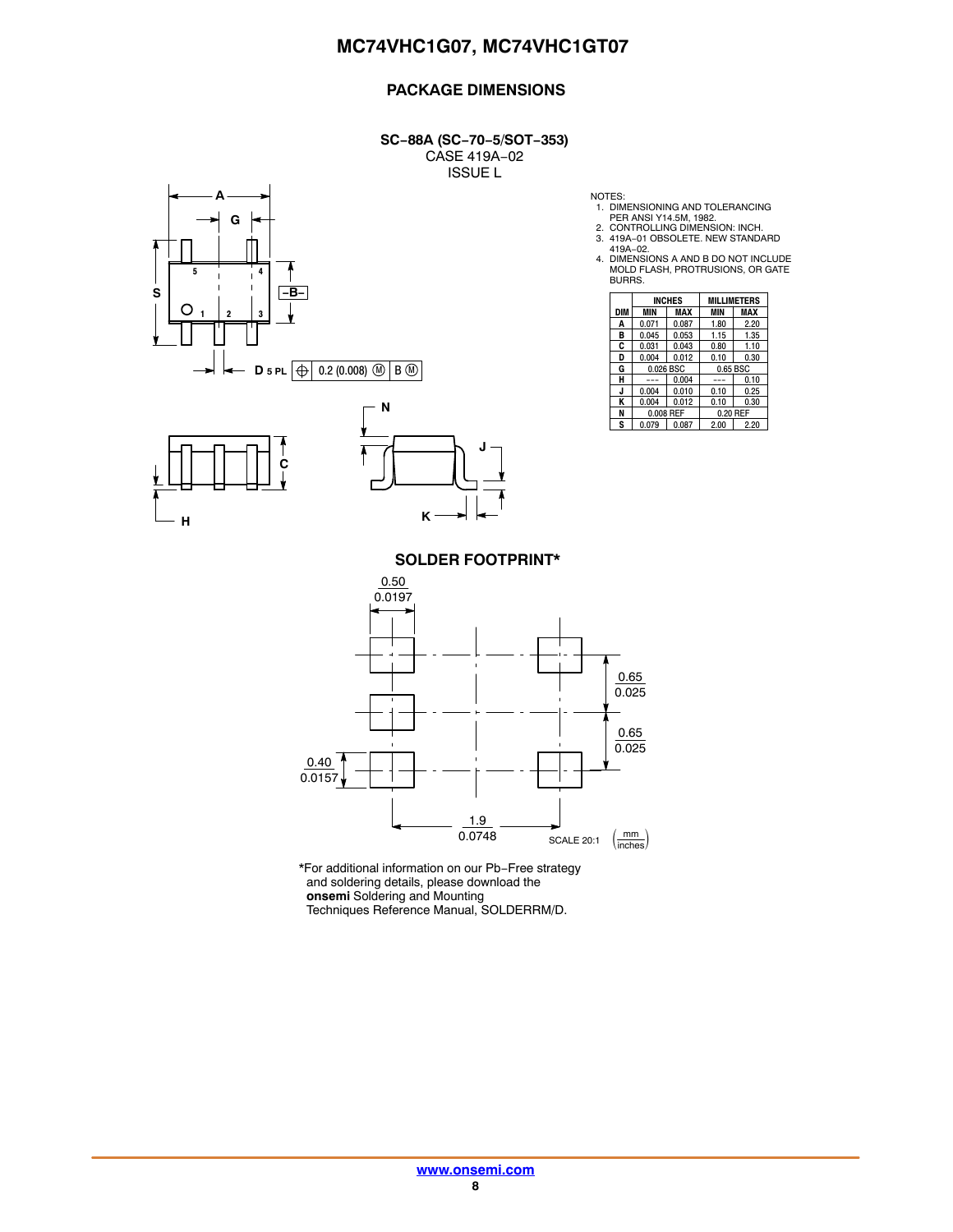#### **PACKAGE DIMENSIONS**

**SC−74A** CASE 318BQ ISSUE B

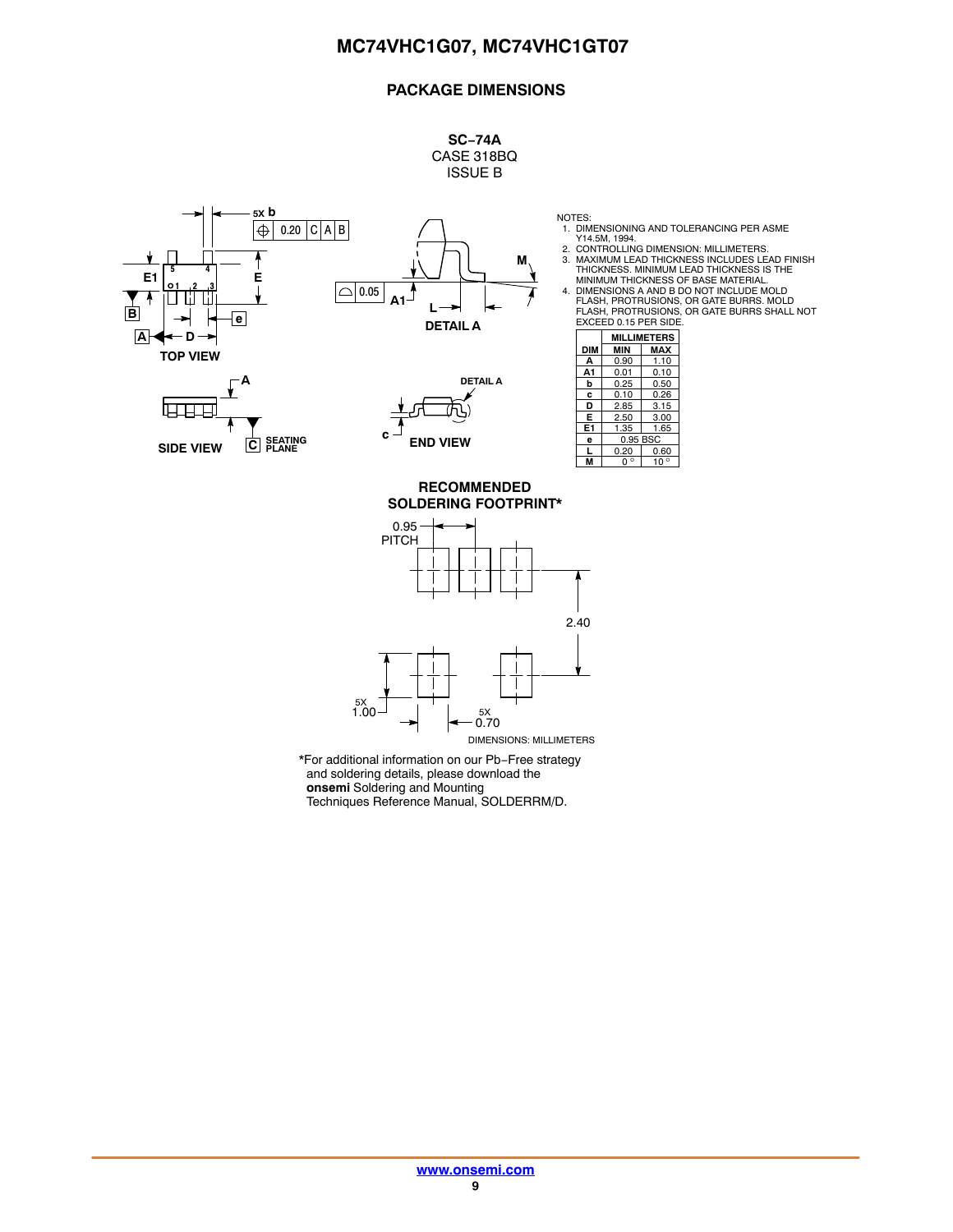#### **PACKAGE DIMENSIONS**

**TSOP−5** CASE 483 ISSUE N

**NOTE 5 D 5X** 0.20 <sup>C</sup> A B **2X** 0.10 <sup>T</sup>  $2x \cap 0.20$  T **B 5 4 S** <u>10 2 3</u>  $\mathsf{I}$ ΤìΙ Ti. **B G A A TOP VIEW**

![](_page_9_Figure_4.jpeg)

![](_page_9_Figure_6.jpeg)

![](_page_9_Figure_7.jpeg)

- NOTES: 1. DIMENSIONING AND TOLERANCING PER ASME Y14.5M, 1994. 2. CONTROLLING DIMENSION: MILLIMETERS.
- 
- 3. MAXIMUM LEAD THICKNESS INCLUDES LEAD FINISH THICKNESS. MINIMUM LEAD THICKNESS IS THE
- MINIMUM THICKNESS OF BASE MATERIAL.<br>4. DIMENSIONS A AND B DO NOT INCLUDE MOLD<br>FLASH, PROTRUSIONS, OR GATE BURRS. MOLD<br>FLASH, PROTRUSIONS, OR GATE BURRS SHALL NOT<br>EXCEED 0.15 PER SIDE. DIMENSION A.
- 5. OPTIONAL CONSTRUCTION: AN ADDITIONAL TRIMMED LEAD IS ALLOWED IN THIS LOCATION. TRIMMED LEAD NOT TO EXTEND MORE THAN 0.2 FROM BODY.

|     | <b>MILLIMETERS</b> |              |  |
|-----|--------------------|--------------|--|
| DIM | MIN                | MAX          |  |
| А   | 2.85               | 3.15         |  |
| в   | 1.35               | 1.65         |  |
| С   | 0.90               | 1.10         |  |
| D   | 0.25               | 0.50         |  |
| G   | 0.95 BSC           |              |  |
| н   | 0.01<br>0.10       |              |  |
|     | 0.10               | በ 26         |  |
| κ   | 0.20               | 0.60         |  |
| м   | n °                | $10^{\circ}$ |  |
| s   | 2.50               | 3.00         |  |

#### **SOLDERING FOOTPRINT\***

![](_page_9_Figure_16.jpeg)

\*For additional information on our Pb−Free strategy and soldering details, please download the **onsemi** Soldering and Mounting

Techniques Reference Manual, SOLDERRM/D.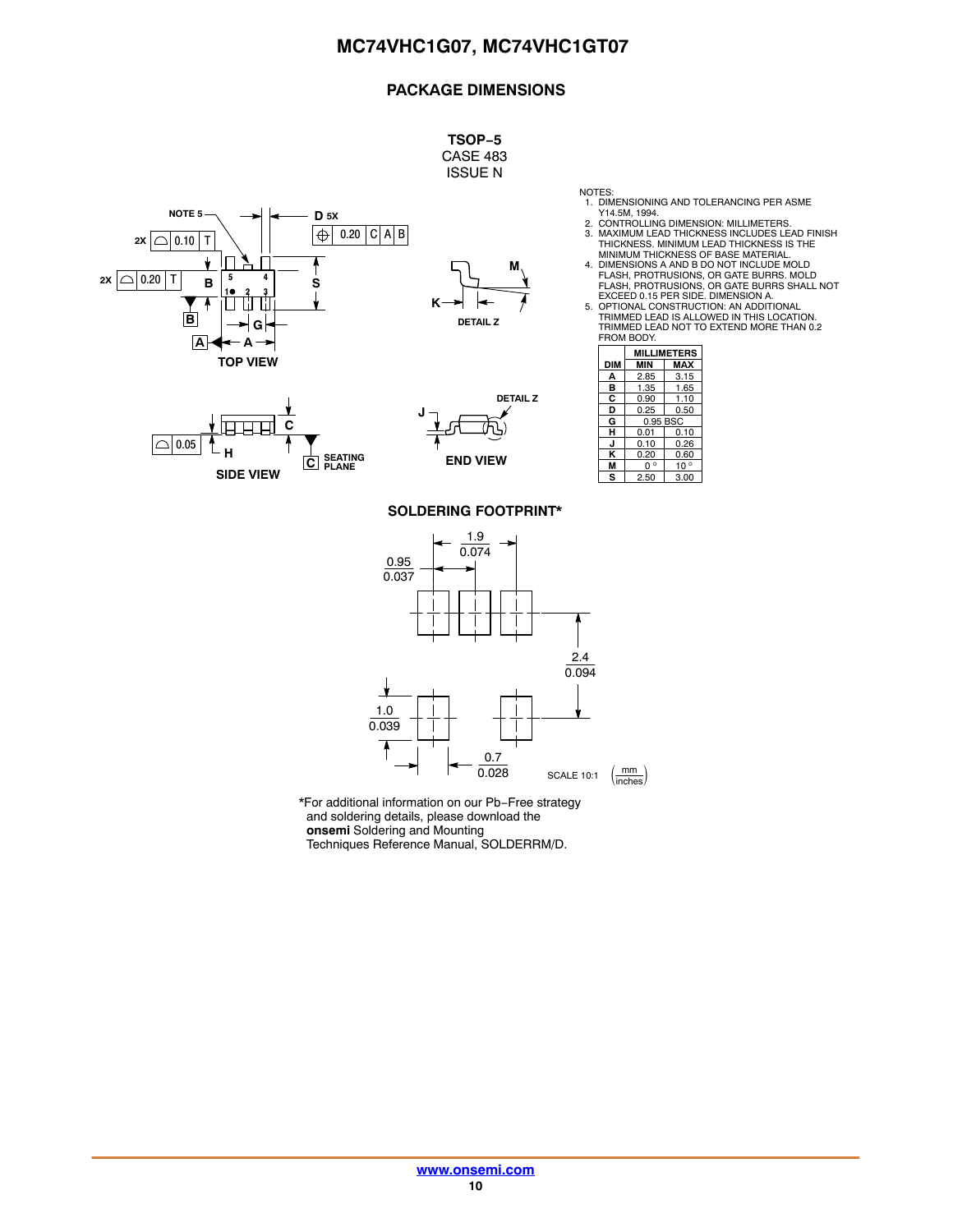#### **PACKAGE DIMENSIONS**

**SOT−553, 5 LEAD** CASE 463B ISSUE C

![](_page_10_Figure_3.jpeg)

![](_page_10_Figure_4.jpeg)

NOTES:<br>1. DIMENSIONING AND TOLERANCING PER ANSI Y14.5M, 1982.<br>2. CONTROLLING DIMENSION: MILLIMETERS<br>3. MAXIMUM LEAD THICKNESS INCLUDES LEAD FINISH<br>THICKNESS. MINIMUM LEAD THICKNESS IS THE MINIMUM<br>THICKNESS OF BASE MATERIAL

|            | <b>MILLIMETERS</b> |            |            | <b>INCHES</b> |            |            |
|------------|--------------------|------------|------------|---------------|------------|------------|
| <b>DIM</b> | MIN                | <b>NOM</b> | <b>MAX</b> | <b>MIN</b>    | <b>NOM</b> | <b>MAX</b> |
| А          | 0.50               | 0.55       | 0.60       | 0.020         | 0.022      | 0.024      |
| b          | 0.17               | 0.22       | 0.27       | 0.007         | 0.009      | 0.011      |
| c          | 0.08               | 0.13       | 0.18       | 0.003         | 0.005      | 0.007      |
| D          | 1.55               | 1.60       | 1.65       | 0.061         | 0.063      | 0.065      |
| Е          | 1.15               | 1.20       | 1.25       | 0.045         | 0.047      | 0.049      |
| е          |                    | 0.50 BSC   |            |               | 0.020 BSC  |            |
|            | 0.10               | 0.20       | 0.30       | 0.004         | 0.008      | 0.012      |
| HЕ         | 1.55               | 1.60       | 1.65       | 0.061         | 0.063      | 0.065      |

#### **SOLDERING FOOTPRINT\***

![](_page_10_Figure_11.jpeg)

\*For additional information on our Pb−Free strategy and soldering details, please download the **onsemi** Soldering and Mounting Techniques Reference Manual, SOLDERRM/D.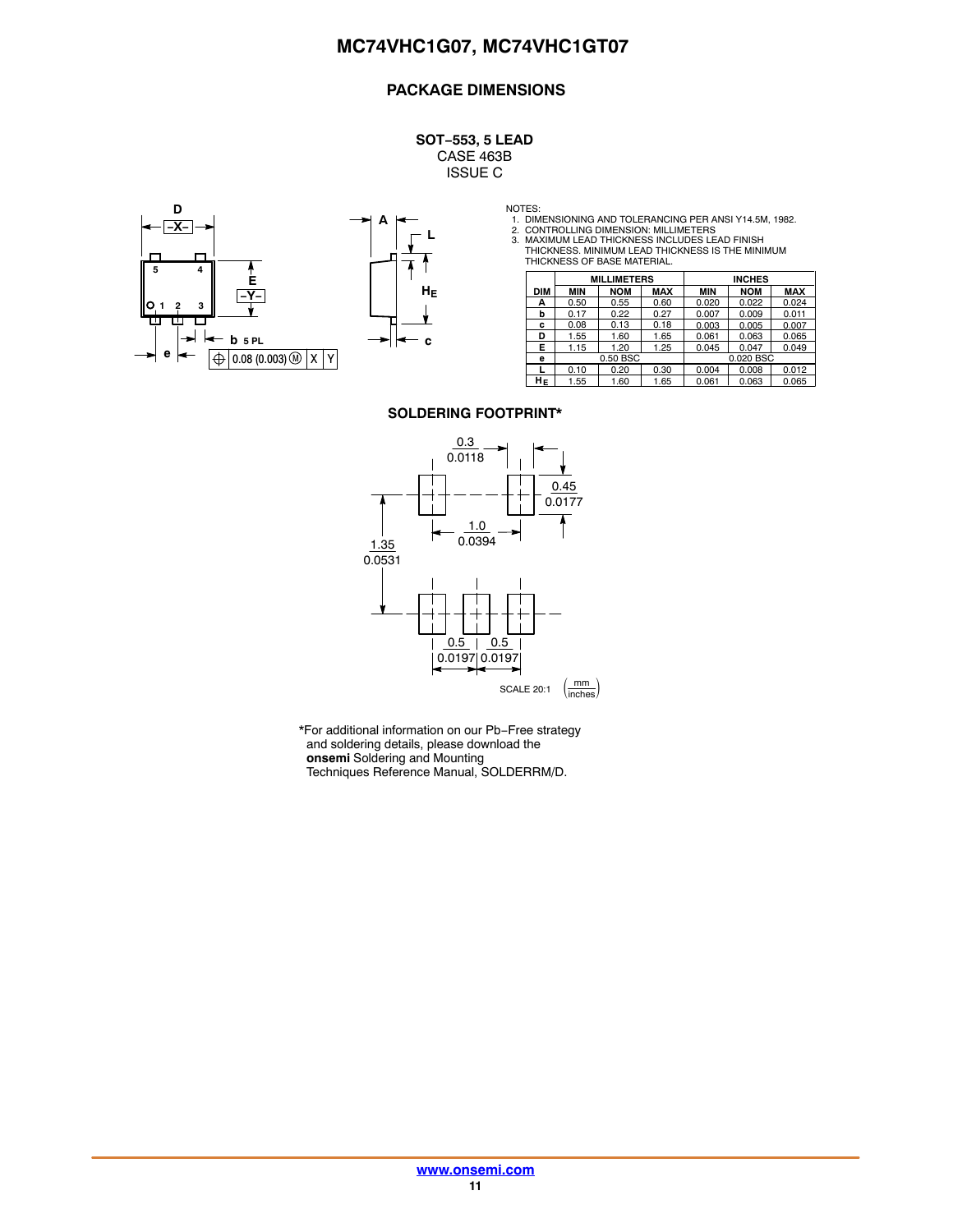#### **PACKAGE DIMENSIONS**

**SOT−953** CASE 527AE ISSUE E

![](_page_11_Figure_3.jpeg)

**TOP VIEW**

![](_page_11_Figure_5.jpeg)

![](_page_11_Figure_6.jpeg)

NOTES: 1. DIMENSIONING AND TOLERANCING PER ASME

Y14.5M, 1994.<br>2. CONTROLLING DIMENSION: MILLIMETERS<br>3. MAXIMUM LEAD THICKNESS INCLUDES LEAD<br>FINISH. MINIMUM LEAD THICKNESS IS THE<br>4. DIMENSIONS D AND E DO NOT INCLUDE MOLD<br>4. FLASH, PROTRUSIONS, OR GATE BURRS.

|                | <b>MILLIMETERS</b> |            |            |  |
|----------------|--------------------|------------|------------|--|
| <b>DIM</b>     | <b>MIN</b>         | <b>NOM</b> | <b>MAX</b> |  |
| A              | 0.34               | 0.37       | 0.40       |  |
| b              | 0.10               | 0.15       | 0.20       |  |
| C              | 0.07               | 0.12       | 0.17       |  |
| D              | 0.95               | 1.00       | 1.05       |  |
| E              | 0.75               | 0.80       | 0.85       |  |
| e              | 0.35 BSC           |            |            |  |
| HЕ             | 0.95               | 1.00       | 1.05       |  |
| L              | 0.175 REF          |            |            |  |
| L <sub>2</sub> | 0.05               | 0.10       | 0.15       |  |
| L3             |                    |            | 0.15       |  |

#### **SOLDERING FOOTPRINT\***

![](_page_11_Figure_12.jpeg)

\*For additional information on our Pb−Free strategy and soldering details, please download the **onsemi** Soldering and Mounting Techniques Reference Manual, SOLDERRM/D.

**[www.onsemi.com](http://www.onsemi.com/) 12**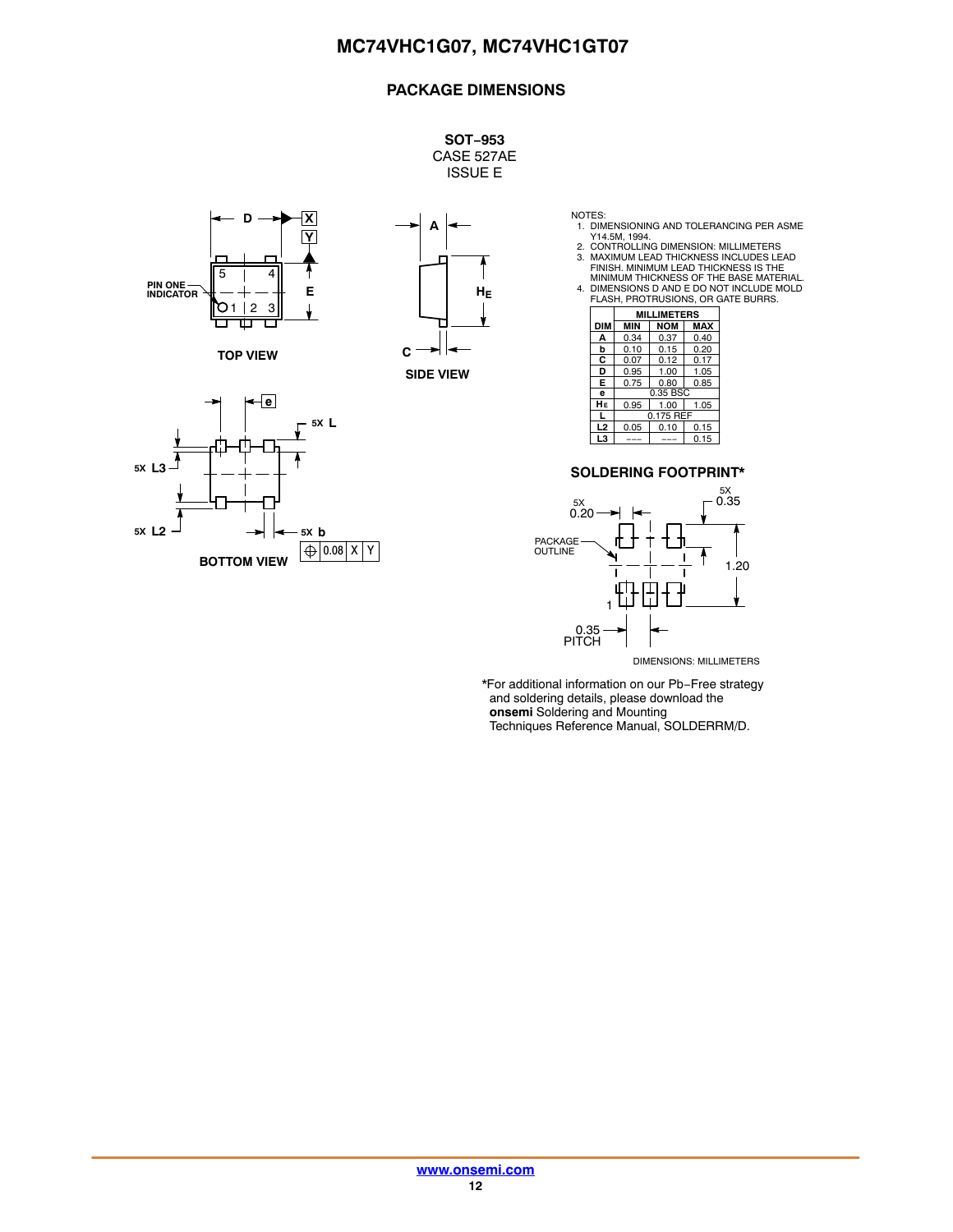#### **PACKAGE DIMENSIONS**

![](_page_12_Figure_2.jpeg)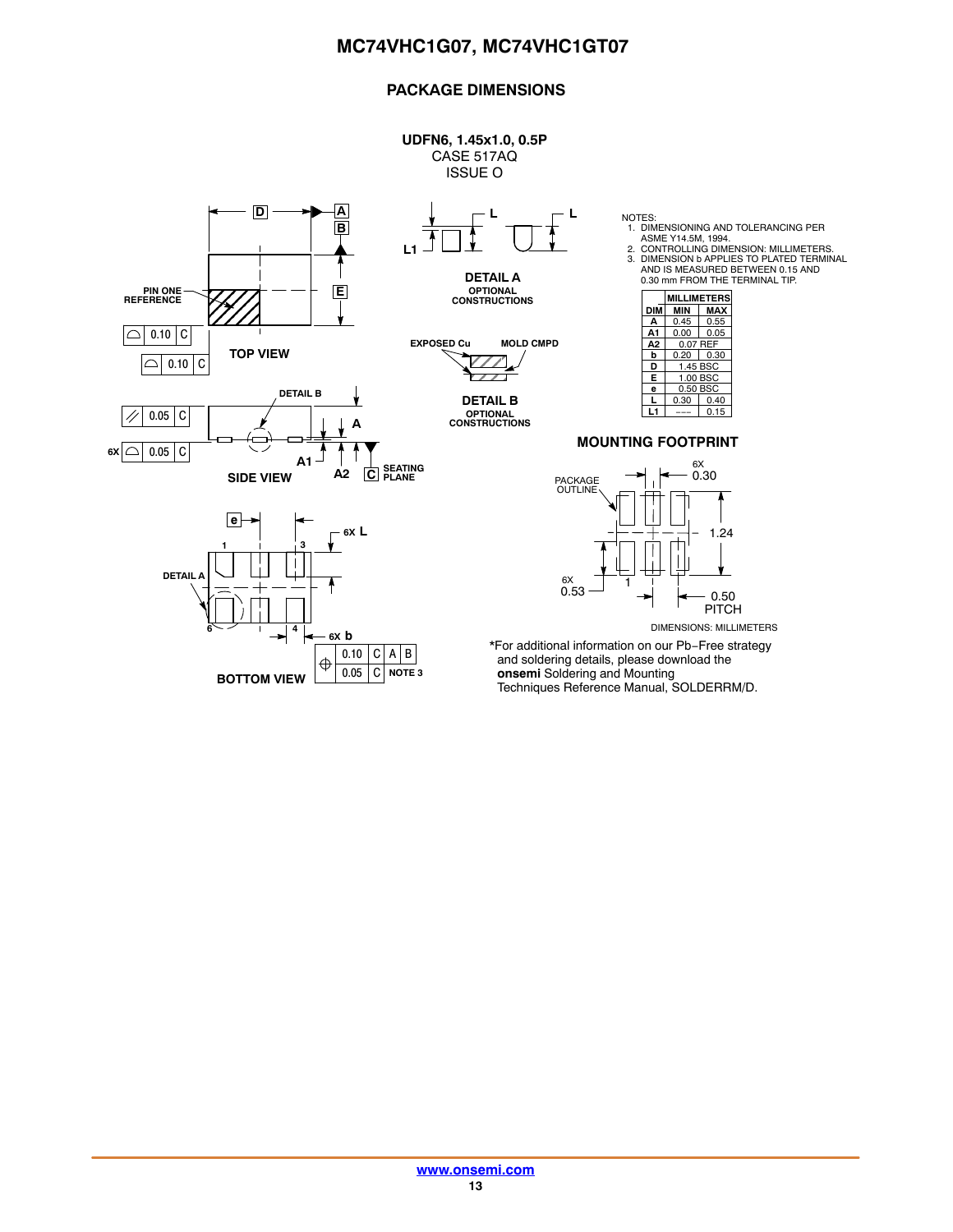#### **PACKAGE DIMENSIONS**

![](_page_13_Figure_2.jpeg)

\*For additional information on our Pb−Free strategy and soldering details, please download the **onsemi** Soldering and Mounting Techniques Reference Manual, SOLDERRM/D.